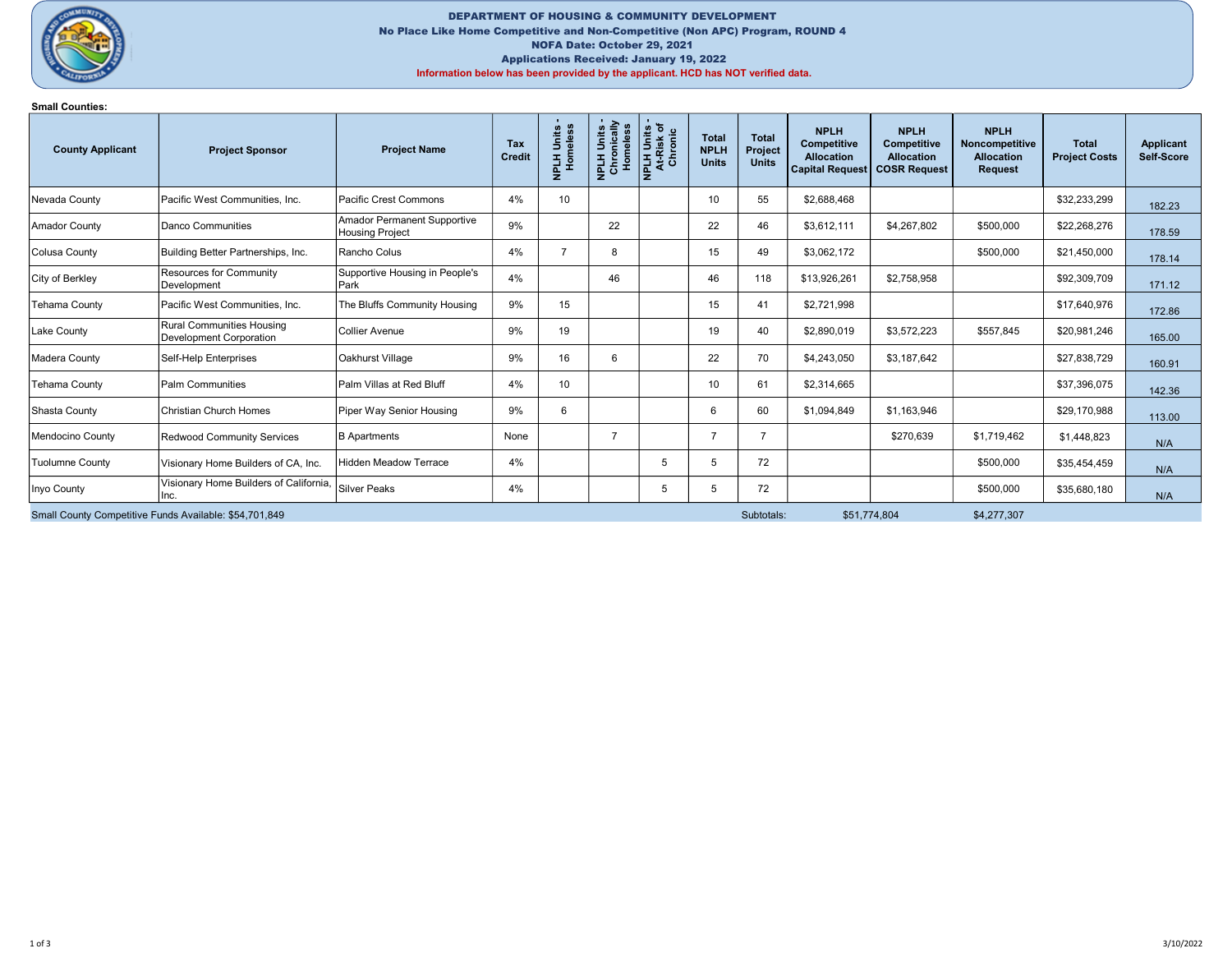## Medium Counties:

| meululii vuullites.<br><b>County Applicant</b>          | <b>Project Sponsor</b>                                   | <b>Project Name</b>               | Tax<br><b>Credit</b> | NPLH Units -<br>Homeless | Units<br><b>HTdM</b> | Chronically<br>Homeless<br>NPLH Units -<br>At-Risk of<br>Chronic | <b>Total</b><br><b>NPLH</b><br><b>Units</b> | <b>Total</b><br>Project<br><b>Units</b> | <b>NPLH</b><br><b>Competitive</b><br><b>Allocation</b><br><b>Capital Request</b> | <b>NPLH</b><br>Competitive<br><b>Allocation</b><br><b>COSR Request</b> | <b>NPLH</b><br>Noncompetitive<br><b>Allocation</b><br><b>Request</b> | <b>Total</b><br><b>Project Costs</b> | Applicant<br>Self-Score |
|---------------------------------------------------------|----------------------------------------------------------|-----------------------------------|----------------------|--------------------------|----------------------|------------------------------------------------------------------|---------------------------------------------|-----------------------------------------|----------------------------------------------------------------------------------|------------------------------------------------------------------------|----------------------------------------------------------------------|--------------------------------------|-------------------------|
| Santa Barbara County                                    | Surf Development Company                                 | Heritage Ridge Family             | 9%                   | 20                       | 10                   |                                                                  | 30                                          | 63                                      | \$2,950,996                                                                      |                                                                        |                                                                      | \$44,768,509                         | 200.00                  |
| Santa Barbara County                                    | Santa Barbara County                                     | Hollister II                      | None                 |                          | 20                   |                                                                  | 20                                          | 42                                      | \$3,900,700                                                                      |                                                                        |                                                                      | \$20,790,735                         | 200.00                  |
| Santa Barbara County                                    | Santa Barbara County                                     | Patterson Point                   | 4%                   | 11                       |                      |                                                                  | 11                                          | 24                                      | \$2,325,459                                                                      |                                                                        |                                                                      | \$10,741,425                         | 192.36                  |
| Santa Barbara County                                    | Surf Development Company                                 | Heritage Ridge Senior             | 9%                   | $\overline{7}$           | 3                    |                                                                  | 10 <sup>10</sup>                            | 41                                      | \$2,262,650                                                                      |                                                                        |                                                                      | \$28,432,423                         | 187.48                  |
| <b>Butte County</b>                                     | Pacific West Communities, Inc.                           | <b>Oleander Community Housing</b> | 4%                   | 15                       |                      |                                                                  | 15                                          | 38                                      | \$3,471,998                                                                      |                                                                        |                                                                      | \$15,248,478                         | 187.05                  |
| San Luis Obispo County                                  | <b>Transitions - Mental Health</b><br>Association (TMHA) | Palm Street Studios               | None                 | $\overline{4}$           | 2                    | 2                                                                | 8                                           | 8                                       | \$2,034,961                                                                      |                                                                        |                                                                      | \$2,984,741                          | 186.07                  |
| Santa Cruz County                                       | Mid-Peninsula The Farm, Inc.                             | Jessie Street Apartments          | 4%                   | $\overline{7}$           |                      | 6                                                                | 13                                          | 50                                      | \$4,097,054                                                                      |                                                                        |                                                                      | \$37,175,014                         | 184.60                  |
| Merced County                                           | UP Holdings California, LLC                              | Mercy Village                     | 4%                   | 31                       |                      |                                                                  | 31                                          | 66                                      | \$6,769,928                                                                      | \$3,224,980                                                            |                                                                      | \$29,017,051                         | 182.81                  |
| Marin County                                            | <b>Episcopal Community Services</b>                      | 1251 S. Eliseo                    | None                 |                          | 16                   |                                                                  | 16                                          | 44                                      | \$6,000,000                                                                      |                                                                        |                                                                      | \$20,800,000                         | 173.39                  |
| Santa Cruz County                                       | <b>Housing Matters</b>                                   | <b>Harvey West Studios</b>        | None                 | 59                       |                      |                                                                  | 59                                          | 121                                     | \$18,174,282                                                                     |                                                                        |                                                                      | \$44,248,680                         | 163.68                  |
| City of Pamona                                          | Cesar Chavez Foundation                                  | East End Village                  | 4%                   | 9                        |                      |                                                                  | 9                                           | 125                                     | \$2,437,123                                                                      | \$1,167,433                                                            |                                                                      | \$76,079,979                         | 158.16                  |
| City of Claremont (Tri-<br>Cities)                      | Restore Neighborhoods LA                                 | <b>Claremont Gardens</b>          | None                 |                          | 8                    |                                                                  | 8                                           | 15                                      |                                                                                  |                                                                        | \$1,400,000                                                          | \$5,181,538                          | N/A                     |
| Sonoma County                                           | Providence Health & Services -<br>Washington             | Providence Rohnert Park House     | 9%                   |                          | 36                   |                                                                  | 36                                          | 76                                      | \$2,500,000                                                                      |                                                                        | \$2,000,000                                                          | \$47,628,550                         | 130.03                  |
| Santa Barbara County                                    | Surf Development Company                                 | Cypress & 7th, L.P.               | 9%                   |                          | 14                   |                                                                  | 14                                          | 14                                      |                                                                                  |                                                                        | \$632,696                                                            | \$9,203,209                          | N/A                     |
| Stanislaus County                                       | Stanislaus County Affordable Housing<br>Corporation      | 835 California Avenue             | None                 | $\overline{7}$           |                      |                                                                  | $\overline{7}$                              |                                         |                                                                                  | \$638,969                                                              | \$1,661,031                                                          | \$4,150,000                          | N/A                     |
| Medium County Competitive Funds Available: \$55,545,271 |                                                          |                                   |                      |                          |                      |                                                                  |                                             | Subtotals:                              |                                                                                  | \$61,956,532                                                           | \$5,693,727                                                          |                                      |                         |